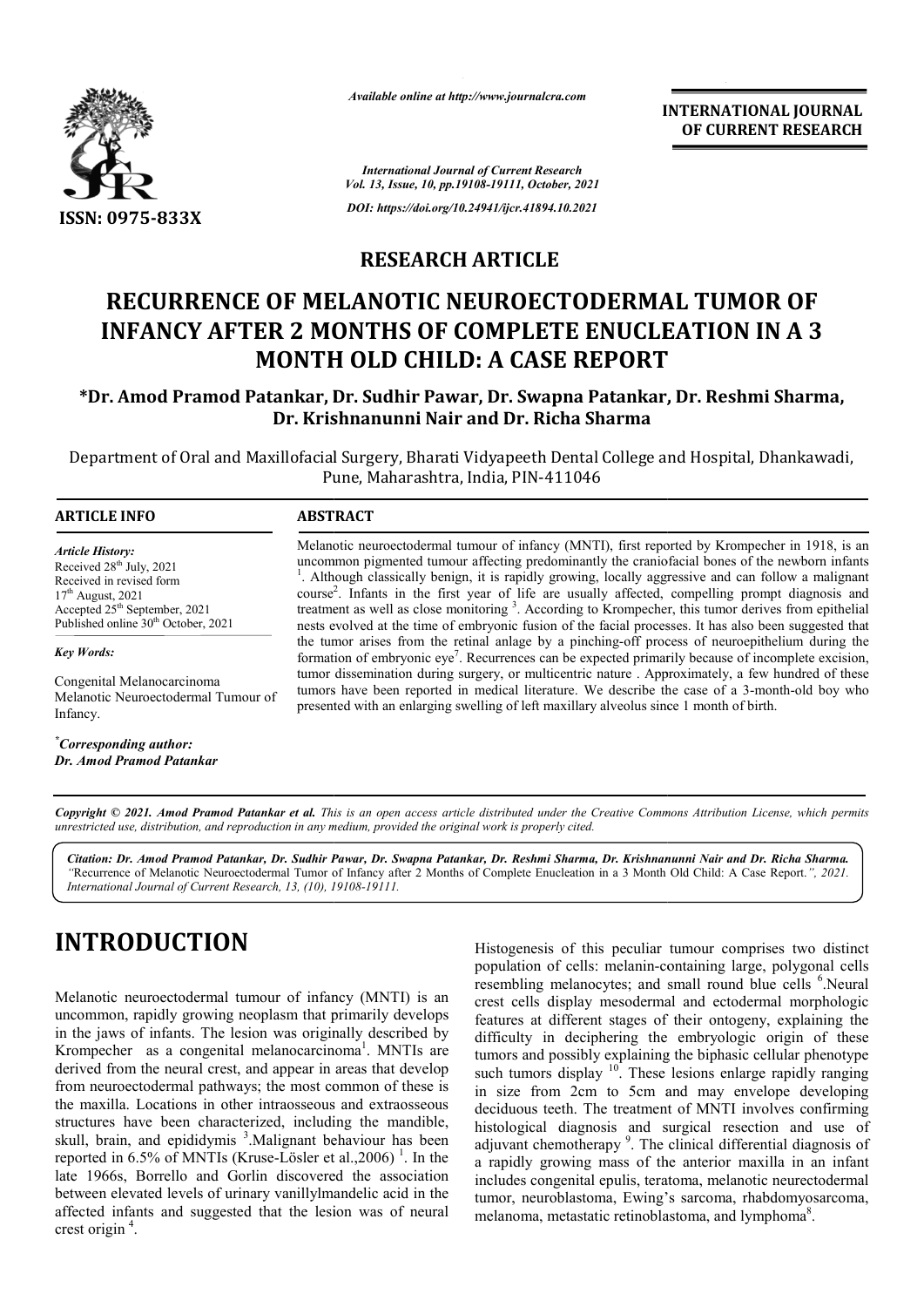Although MNTI is classified as a benign lesion, it is often clinically worrisome because of its rapid onset and alarming local growth rate. The typical MNTI begins on the anterior aspect of the maxilla and rapidly expands to form a swelling or a tumescence that is cosmetically obvious to the parents of the infant <sup>12</sup>. Although the overall recurrence rate after surgery does not exceed to 15—20%, it has been reported to be as high as 60% after incomplete resection. In addition malignant transformation and metastases occur in fewer than 5% of cases despite the MNTI is accepted as a benign tumor. Unfortunately, it is almost impossible to predict clinically or pathologically which tumors have a more malignant phenotype at diagnosis $1$ 

**CLINICAL REPORT:** A 3-month old male infant was referred to the Department of Oral and Maxillofacial Surgery, Bharati Vidyapeeth Dental College,Pune in the month of August 2019 for treatment of a progressive swelling in the left maxillary alveolus (noted 1 month after his birth) which had been growing progressively for a duration of two months (Fig 1).



**Fig 1. Extraoral view of the lesion**

An extraoral examination revealed facial asymmetry, deletion of the left nasolabial folds, and elevation of the left nasal alar base <sup>16</sup>. The patient's medical and family history was unremarkable. There was a history of difficulty in feeding. He had no history of nasal discharge, bleeding, airway obstruction. He had no fever. Examination revealed a large and sessile mass occupying the maxillary alveolar ridge, the buccogingival sulcus with extension out of the mouth. The patient was in good general health condition<sup>2</sup>. On evaluation, physical examination showed a painless pale-pinkish mass involving the left maxillary alveolus extending from midline of the alveolar ridge to the right posterior portion of the maxillary alveolus (Fig 3) Extra-oral examination revealed a lesion elevating the upper lip and causing incompetence. On intraoral examination, there was a round swelling expanding the alveolar ridge, the overlying mucosa had areas of black pigmentation with no ulceration. It was firm, non-tender and the child was unable to approximate the alveolar ridges.



**Fig. Profile View of Patient**



**Fig 2. Excised Lesion**

Histopathological sections (taken outside) showed a fibrocellular tumor covered by squamous epithelium.The stroma showed cords, clusters and nests of odontogenic epithelium embedded in a fibrous to fibro-cellular stroma with no evidence of malignancy.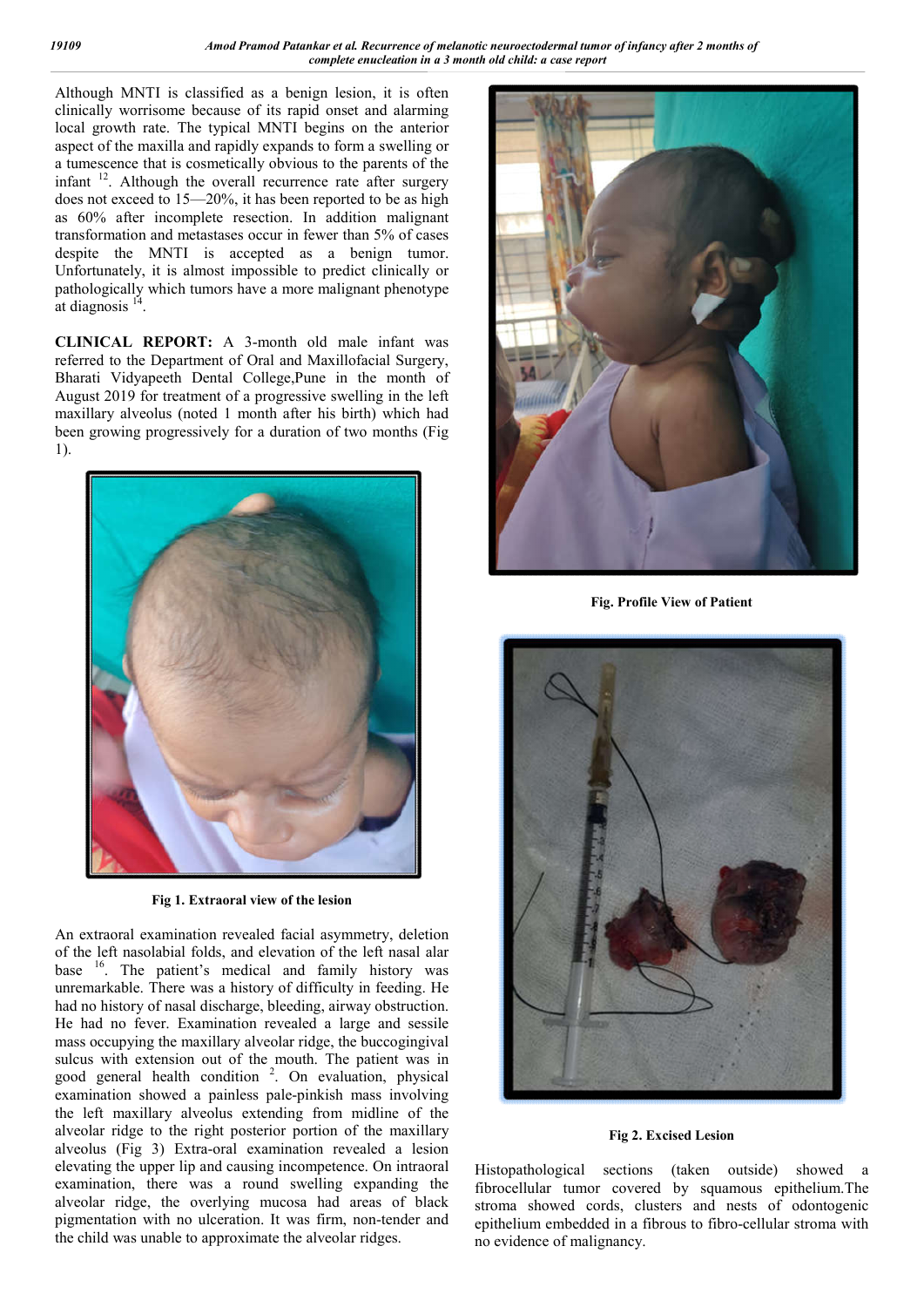

**Fig. 4. Primary closure of the lesion**

This was suggestive of Ameloblastic Fibroma. Computed tomography (CT) of the head and neck displayed a welldemarcated soft tissue mass<sup>3</sup>. Under orotracheal intubation the lesion was excised with three of the developing tooth buds in situ. Two fragments were removed one measuring 4.5 cm X 3.0 cm X 2.5 cm and the other 3.0 cm X 2.5 cm X 2.0 cm (Fig 2). The resulting defect was primarily closed (Fig 4). Microscopic examination revealed biphasic pattern of tumor cells.There were groups of small round neuroblast like cells possessing fibrillar cytoplasm surrounded by larger cells arranged in tubular and alveolar pattern and having pale nuclei with abundant cytoplasm containing melanin. Few mitotic figures were also seen .Tumor cells were surrounded by fibrous stroma.The tumor was seen invading the bone and cartilage (suggestive of Melanotic Neuroectodermal Tumor of Infancy). At two months post-operative follow-up the patient was doing well and remains under regular review<sup>4</sup>.

# **DISCUSSION**

Melanotic neuroectodermal tumours of infancy are usually characterized as rapidly expanding and painless tumors, invading bone and displacing adjacent tissue. There is no sex predilection, although some authors describe a tendency towards male predilection. They most frequently occur in the first 6 months of life; only 8.9% occur in patients older than 1 year [1, 2]. Lesions in the maxilla are the most common by far and are usually localized in the anterior portion. Typically, the stretched mucosa over the lesion shows a bluish tinge  $[2, 3]$ <sup>15</sup>. To date many histogenetic theories to explain the origin of this tumor have been proposed. This is the reason of so many names being given to the tumor. This tumor usually shows a benign course. However, there are some reports considering the tumor potentially malignant in literature because of the high recurrence rates of 50% and high metastases rates of 5— 10% in these studies [6,8]. In a careful review of the literature, it was revealed that 64% of all recurrences appeared in children who were diagnosed at 12 weeks of age or younger and mostly localized in maxilla  $[9]^{14}$ . Conventional radiographs of bony lesions usually show a radiolucency with or without irregular margins. It is typical of the CT scans to reveal hyperdense masses, but hypodense variants have been reported as well. The CT can accurately define the extent of the lesion and thus provides a good basis for surgical planning. The histologic appearance of MNTI is unique, and a distinct biphasic pattern also exists. One portion of the lesion has large polygonal cells that contain melanin pigments that give the MNTI its blue-black clinical appearance. The cuboidal polygonal cells are at the periphery of the alveolar spaces,

whereas the central portion contains the small lymphocyte-like cells 13. The treatment of choice for MNTI is surgical excision, and it is usually curative. This treatment can usually be accomplished with a partial maxillectomy, by using a WeberFergusson incision and a facial degloving approach. Permanent reconstruction of the maxillary alveolus and missing dentition may have to be delayed until after growth is completed, often in the teenaged years. The skills of an orthodontist, prosthodontist, oral surgeon, and/or dentist may be required, based on the extent of the missing structures to correct any functional and cosmetic deformity  $12$ . To safeguard against leaving a microscopic tumor at the surgical margins, curettage of the cut bone has been previously advocated. It is interesting to note the extent of surgical excision. Most investigators now favor a surgical approach that is conservative via a buccogingival sulcus incision or lateral rhinotomy approach. If technically possible, complete resection with a 5-mm margin is recommended, but when radical surgery would cause mutilation, local excision with curettage of the underlying bone is usually sufficient. The most commonly reported range of recurrence varies between 10% and 20%, but recurrence rates up to 60% have been documented (9,10). Differences in treatment and the length and manner of follow-up (clinical vs radiographic surveillance) may account for the wide range of reported recurrent disease <sup>18</sup>.The case described herein shows features typically associated with this tumor and further supports the neural crest origin theory while, at the same time, adding to the limited reports affecting the maxilla <sup>11</sup>. We conclude that early conservative surgical excision provides an excellent result with good prognosis for patients with melanotic neuroectodermal tumor of infancy<sup>20</sup>.

### **REFERNCES**

- 1. Spomenka Manojlovi et al; Journal of Cranio-Maxillo-Facial Surgery 40 (2012) e103ee107; Melanotic neuroectodermal tumour of infancy: Report of two cases and review of the literature
- 2. Rasmane´ Be´ogo et al; The Journal of Craniofacial Surgery; Maxillary Melanotic Neuroectodermal Tumor of Infancy Management: Is Conservative Surgery the Best Approach?
- 3. Amir Azari et al; Journal of Oral and Maxillofacial Surgery; Metastatic Melanotic Neuroectodermal Tumor of Infancy: Report of a Case and Review of the Literature
- 4. F. M. A. Butt et al; Journal of Cranio-Maxillofacial Surgery (2009) 37, 434-437; Early outcome of three cases of melanotic neuroectodermal tumour of infancy
- 5. Christine Hoeffel et al; Journal of...............; Melanotic neuroectodermal tumor of infancy
- 6. K. Kaur et al;Journal of................ Melanotic neuroectodermal tumour of infancy: An enigmatic tumour with unique cytomorphological features
- 7. Carlos Madrid et al; Med Oral Patol Oral Cir Bucal. 2010 Sep 1;15 (5):e739-42; Melanotic neuroectodermal tumour of infancy: A case report and review of the aetiopathogenic hypotheses
- 8. Taylor P. McGuire et al; J Oral Maxillofac Surg 65:1595- 1599, 2007; Rapidly Growing Intraoral Swelling Involving the Maxilla of an Infant
- 9. C. Murphy et al; Ir J Med Sci; Melanotic neuroectodermal tumour of infancy: surgical and chemotherapeutic management